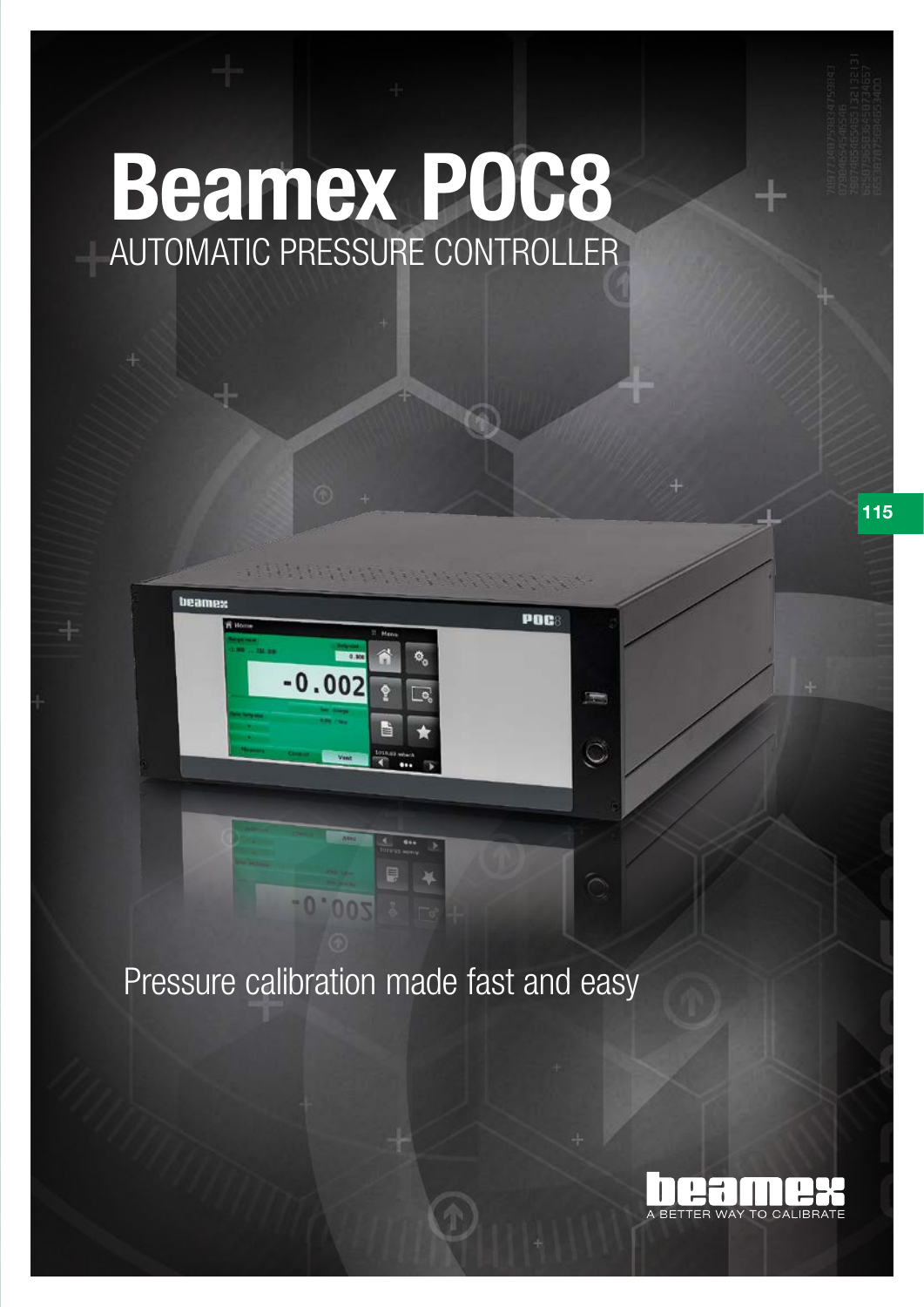## An accurate and user-friendly automatic pressure output controller

The Beamex POC8 is an accurate and user-friendly automatic pressure output controller, providing regulated output from vacuum to 210 bar (3045 psi). A POC8 can be equipped with 1–2 internal measurement modules and an optional barometric module. The POC8 can be delivered as a panel mounted to the Beamex MCS200 modular test and calibration system or as a portable desk top version.

The POC8 can be used as a stand-alone pressure controller or it can be integrated into the Beamex calibration system. Together with the MC6 and Beamex CMX calibration software, the POC8 offers a fully automated, integrated solution for performing, documenting and managing calibrations easily, efficiently and accurately.

## Main features of the POC8

#### User friendly

With its 7" color LCD display with touch screen, the POC8 is fast and efficient to use. The user interface includes more than 10 different language options.

#### Panel mounted to a Beamex workstation

The POC8 can be used as panel mounted to a Beamex MCS200 modular test and calibration system.

#### Desk top version

The POC8 can also be used as a desk top pressure controller, which makes it a very mobile solution.

### Part of Beamex integrated calibration solution

Together with the Beamex MC6 or MC6 Workstation calibrators as well as the Beamex CMX calibration management software, the POC8 offers an integrated, automated calibration system for performing, documenting and managing calibrations easily and efficiently.

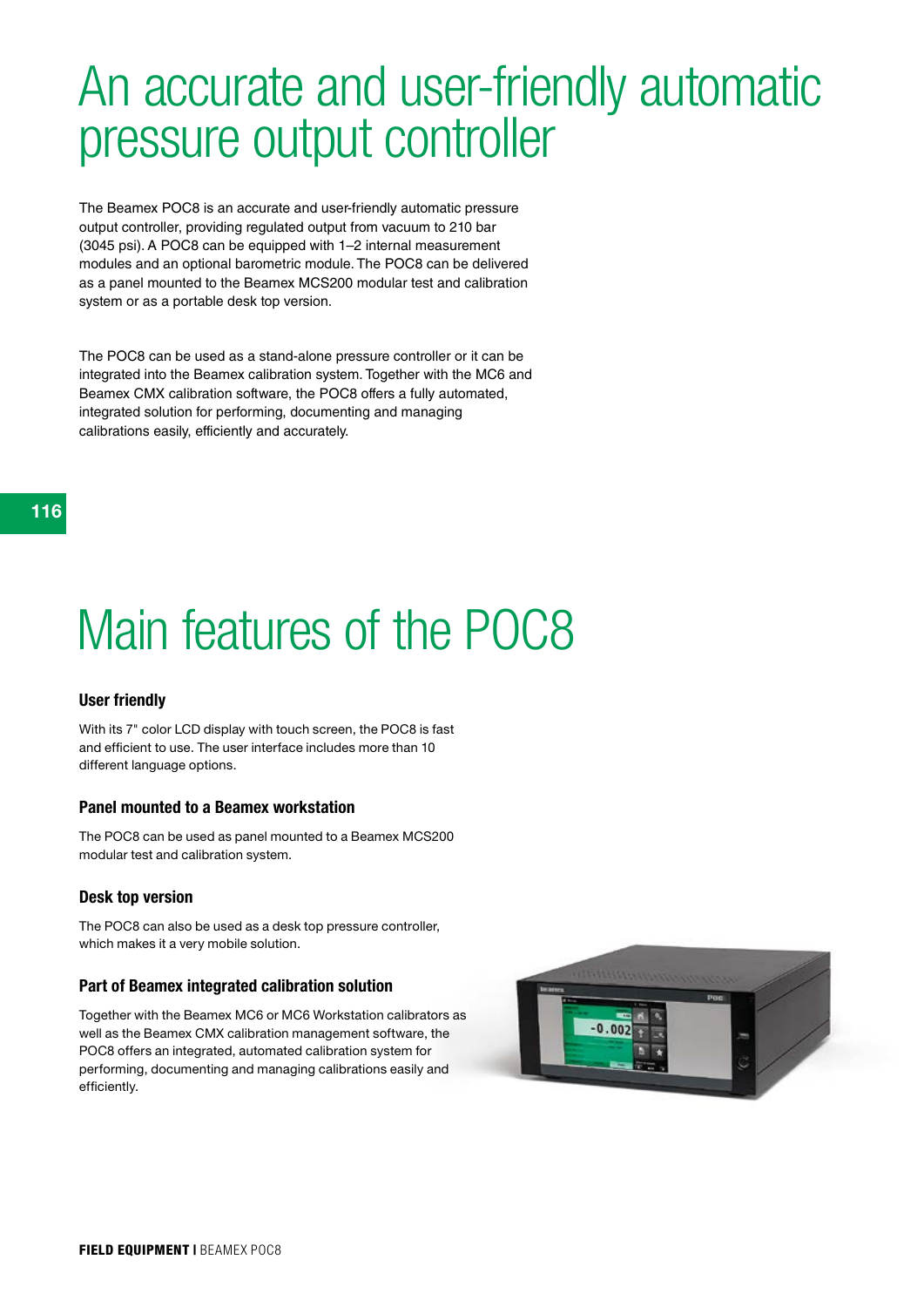## General specifications

| <b>FEATURE</b>                     | <b>SPECIFICATION</b>                                                                                                            |
|------------------------------------|---------------------------------------------------------------------------------------------------------------------------------|
| <b>Display</b>                     | 7" color LCD display with resistive touch screen                                                                                |
| Weight                             | 12.7 kg (28 lb) (with all modules installed)                                                                                    |
| <b>Dimensions</b>                  | Portable: 346(w) x 145(h) x 388 (d) mm<br>Panel mounting: 400 (w) x 200 (h) mm                                                  |
| Communication                      | <b>USB</b>                                                                                                                      |
| Power consumption                  | max 150 VA                                                                                                                      |
| Warranty                           | 2 years                                                                                                                         |
| Supported User interface languages | English, German, French, Spanish, Italian, Japanese, Chinese, Korean, Polish, Portuguese, Russian                               |
| Connections                        | Pressure supply, vacuum supply, measure/control. All connections 7/16-20 F UNF, provided with low<br>or high pressure adapters. |

## **SPECIFICATIONS**

| <b>FEATURE</b>           |                               | <b>SPECIFICATION</b>                                                                                  |                     |                    |  |  |
|--------------------------|-------------------------------|-------------------------------------------------------------------------------------------------------|---------------------|--------------------|--|--|
| Available ranges         |                               |                                                                                                       | <b>CONTROL UNIT</b> |                    |  |  |
|                          | <b>MEASUREMENT RANGE</b>      | 10 bar / 145 psi                                                                                      | 100 bar/1450 psi    | 210 bar / 3045 psi |  |  |
|                          | $\pm$ 350 mbar/5 psi          |                                                                                                       |                     |                    |  |  |
|                          | $± 1$ bar/14.5 psi            |                                                                                                       |                     |                    |  |  |
|                          | Vacuum to 6 bar/87 psi        |                                                                                                       |                     |                    |  |  |
|                          | Vacuum to 10 bar / 150 psi    |                                                                                                       |                     |                    |  |  |
|                          | Vacuum to 20 bar/290 psi      |                                                                                                       |                     | $\bullet$          |  |  |
|                          | Vacuum to 100 bar / 1450 psi  |                                                                                                       |                     |                    |  |  |
|                          | Vacuum to 210 bar/3045 psi    |                                                                                                       |                     |                    |  |  |
|                          | Custom range within -1210 bar |                                                                                                       |                     |                    |  |  |
|                          | <b>Barometric module</b>      |                                                                                                       |                     |                    |  |  |
|                          |                               | The maximum controlled pressure is the same as the highest installed pressure measurement range.      |                     |                    |  |  |
| 1 year uncertainty       |                               | 0.02% of span (active range)                                                                          |                     |                    |  |  |
| Pressure units           |                               | 38 units and two user programmable                                                                    |                     |                    |  |  |
| <b>Control stability</b> |                               | 0.005% of Span (active range)                                                                         |                     |                    |  |  |
| Test volume              |                               | $01,000$ ccm                                                                                          |                     |                    |  |  |
| Pressure media           |                               | Dry, clean air or nitrogen                                                                            |                     |                    |  |  |
| Overpressure protection  |                               | Safety relief valve fixed                                                                             |                     |                    |  |  |
| Resolution               |                               | 4 to 6 digits                                                                                         |                     |                    |  |  |
| Max overpressure         |                               | Supply port 110% FS<br>Measure/control port: 105% FS                                                  |                     |                    |  |  |
| Supply pressure range    |                               | Maximum 110% FS of control range. Minimum 1.38 bar (20 psi) over<br>the required controlled pressure. |                     |                    |  |  |
| Operation temperature    |                               | 15 to 45 °C                                                                                           |                     |                    |  |  |

## INSTALLATION ALTERNATIVES

- Portable unit
- Panel mounted to a workstation

## OPTIONS

- Barometric precision reference – enables absolute range
- Panel mounting kit

## STANDARD ACCESSORIES

- User guide
- Accredited calibration certificate
- Mains cable
- Connecting kits for:
	- High pressure and vacuum supply or
	- Low pressure and vacuum supply with appropriate pressure adapters and hoses

### OPTIONAL ACCESSORIES

- Beamex DMT dirt and moisture trap
- Pressure hoses and connectors